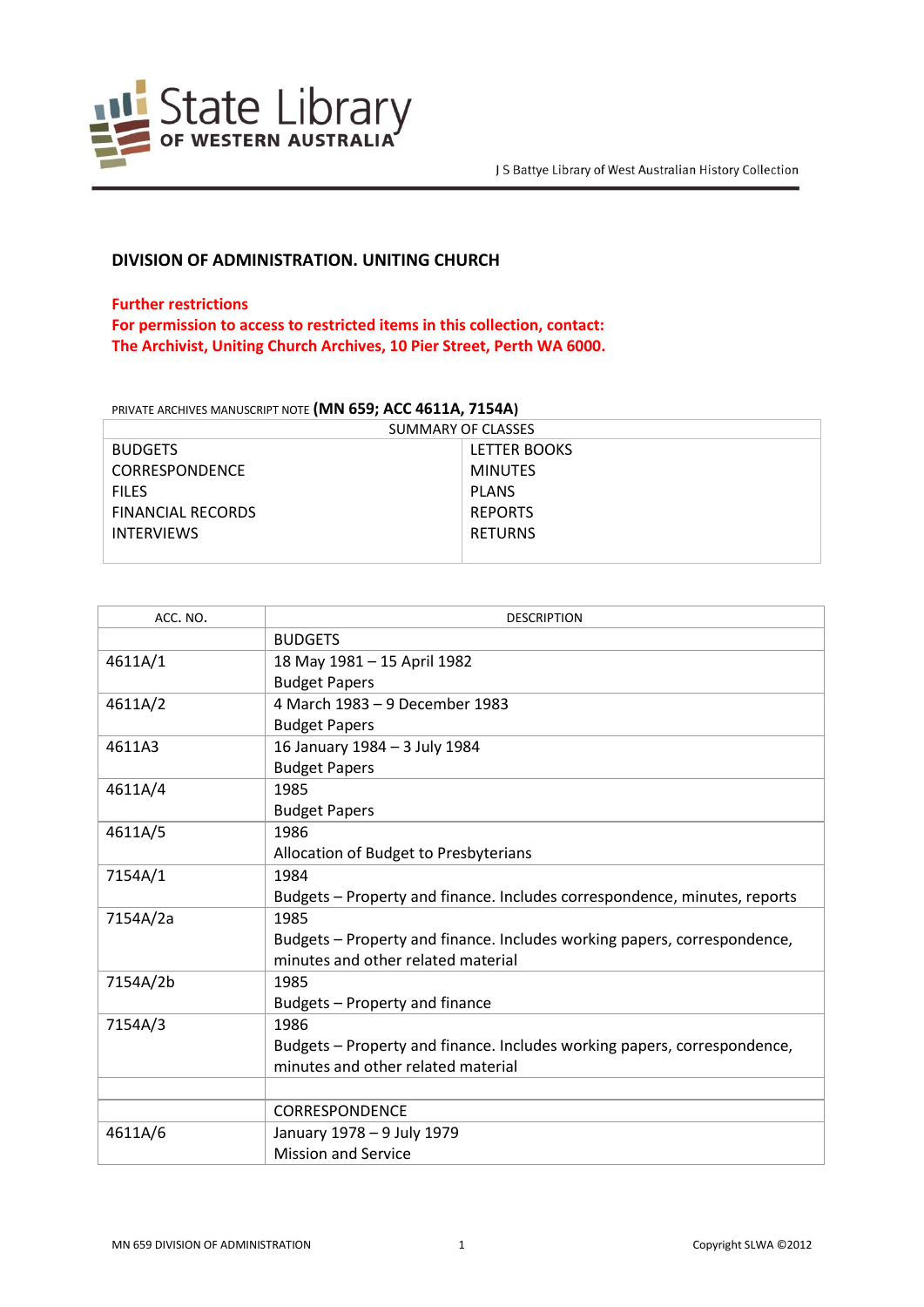

| 4611A/7     | 15 January 1980 - 30 September 1980                                                                        |
|-------------|------------------------------------------------------------------------------------------------------------|
|             | <b>Mission and Service</b>                                                                                 |
| 4611A/8     | 11 March 1981 - 18 December 1981                                                                           |
|             | <b>Mission and Service</b>                                                                                 |
| 4611A/9     | January 1982 - 6 December 1982                                                                             |
|             | <b>Mission and Service</b>                                                                                 |
| 4611A/10    | January 1983 - 8 November 1984                                                                             |
|             | <b>Mission and Service</b>                                                                                 |
| 4611A/11    | 28 September - 5 October 1978; 26 January 1982 - 15 February 1993                                          |
|             | Presbytery of North West                                                                                   |
| 4611A/12    | 26 January 1982 - 15 February 1993                                                                         |
|             | Presbytery of Peel (starts in Provisional Presbytery)                                                      |
| 4611A/13    | 6 July 1977 - 15 February 1993                                                                             |
|             | Presbytery of Perth                                                                                        |
| 4611A/14    | 12 January 1978 - 15 February 1993                                                                         |
|             | Presbytery of Stirling                                                                                     |
| 4611A/15    | 11 September 1955 - 2 March 1978<br>(starts in Provisional Presbytery) Division of Mission Correspondence. |
|             | Presbytery of Stirling                                                                                     |
| 4611A/16    | 26 January 1982 - 15 February 1993                                                                         |
|             | Presbytery of Swan                                                                                         |
| 4611A/17    | 16 April 1975 - 13 July 1978, 15 May 1983                                                                  |
|             | Church Properties for Sale (begins before Uniting Church)                                                  |
| 4611A/18    | 28 January 1975 - 1 August 1979                                                                            |
|             | Policies re Church Properties (begins before Uniting Church)                                               |
| 4611A/19    | Unassigned                                                                                                 |
| 4611A/20    | 31 March 1987 - 4 January 1988                                                                             |
|             | Albany Parish Back - to Back Finance                                                                       |
| 4611A/21    | Unassigned                                                                                                 |
| 4611A/22    | Unassigned                                                                                                 |
| 4611A/23    | 23 December 1981 - 2 September 1987                                                                        |
|             | <b>Wilga Sanctuary Finances</b>                                                                            |
| 4611A/24    | 12 January 1987 - 3 October 1988                                                                           |
|             | <b>Bunbury Parish</b>                                                                                      |
| 4611A/25    | 24 February 1981 - 29 October 1987                                                                         |
|             | Carnarvon Parish                                                                                           |
| 4611A/26-36 | Unassigned                                                                                                 |
| 4611A/37    | 10 January 1905; 9 December 1974 - 8 April 1988 Gosnells Parish                                            |
| 4611A/38    | Unassigned                                                                                                 |
| 4611A/39    | Unassigned                                                                                                 |
| 4611A/40    | 26 June 1986                                                                                               |
|             | Southern and Coastal District Parish (existed for only a few years)                                        |
| 4611A/41-46 | Unassigned                                                                                                 |
| /4611A47    | 5 May 1960; 14 March 1977 - 14 April 1986                                                                  |
|             | Mundaring Parish (begins in Methodist Church)                                                              |
| 4611A/48    | 1 December 1977 - 24 August 1981                                                                           |
|             | Meekatharra Manse                                                                                          |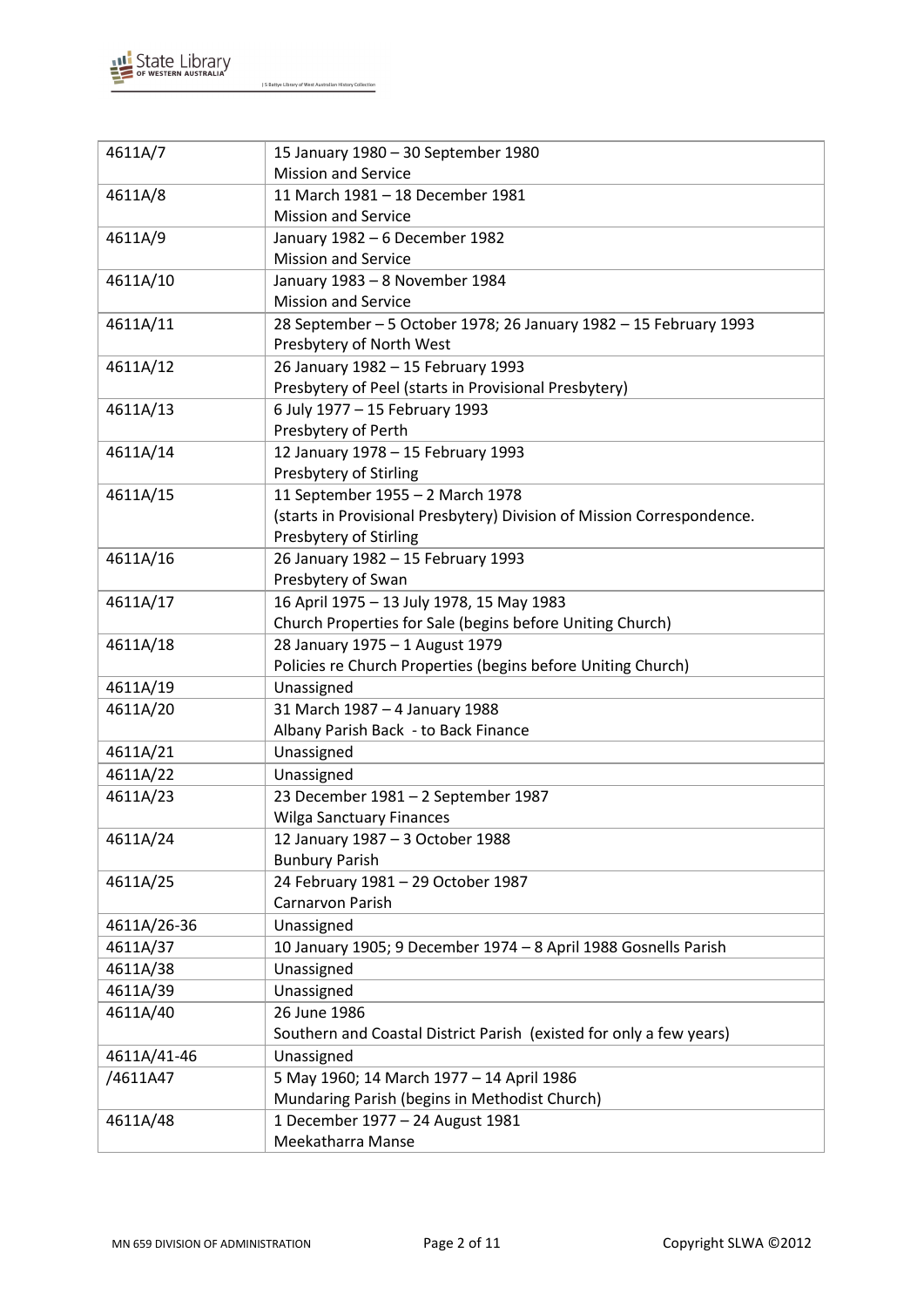

| 4611A/49    | 18 May 1982 - 1 August 1988<br>Murray Parish re Mandurah Church |
|-------------|-----------------------------------------------------------------|
| 4611A/50-52 | Unassigned                                                      |
| 4611A/53    | 28 December 1981-14 November 1985                               |
|             | St Andrews - Ross Memorial Parish                               |
| 4611A/54    | 28 April 1981 - 31 May 1991                                     |
|             | <b>Trinity Parish</b>                                           |
| 4611A/55-58 | Unassigned                                                      |
| 4611A/59    | 5 January 1984; 3 June 1986                                     |
|             | Subiaco Parish                                                  |
| 4611A/60    | 31 March - 10 December 1983                                     |
|             | Victoria Park Parish                                            |
| 4611A/61    | 6 January 1981 - 4 January 1989                                 |
|             | <b>Wagin Parish</b>                                             |
| 4611A/62    | 8 December 1986 - 21 July 1987                                  |
|             | <b>Wanneroo Parish</b>                                          |
| 4611A/63    | 10 March 1983                                                   |
|             | Wongan Hills - Goomalling Parish                                |
| 4611A/64    | November 1979; 19 July 1985 - 1 July 1988                       |
|             | <b>Yokine Parish</b>                                            |
| 4611A/65    | 8 December 1983 - 4 December 1985                               |
|             | Wiluna Building Project                                         |
| 4611A/66    | Unassigned                                                      |
| 4611A/67    | 25 - 31 July 1985<br>Bicton - Palmyra Parish                    |
| 4611A/68    | 20 May 1981 - 16 August 1988                                    |
|             | <b>Albany Scots Parish</b>                                      |
| 4611A/69    | 5 August - 18 December 1986                                     |
|             | Applecross - Mt Pleasant Parish                                 |
| 4611A/70    | 11 April 1979; 4 - 26 May 1987                                  |
|             | <b>Blackwood Parish</b>                                         |
| 4611A/71    | 14-19 May 1983; 11 - 14 August 1986                             |
|             | <b>Bunbury Parish</b>                                           |
| 4611A/72    | Unassigned                                                      |
| 4611A/73    | 20 September 1986                                               |
|             | Northam Parish                                                  |
| 4611A/74    | Unassigned                                                      |
| 4611A/75    | Unassigned                                                      |
| 4611A/76    | 3 August 1983 - 9 February 1984                                 |
|             | Hardey Memorial Church, Cottesloe                               |
| 4611A/77    | 9 July 1984                                                     |
|             | Dowerin Parish                                                  |
| 4611A/78    | 21 January 1981; 24 September 1986                              |
|             | Mount Hawthorn - North Perth Parish                             |
| 4611A/79    | 27 July - 2 September 1988                                      |
| 4611A/80    | Community Youth Services Building, Subiaco<br>Unassigned        |
|             |                                                                 |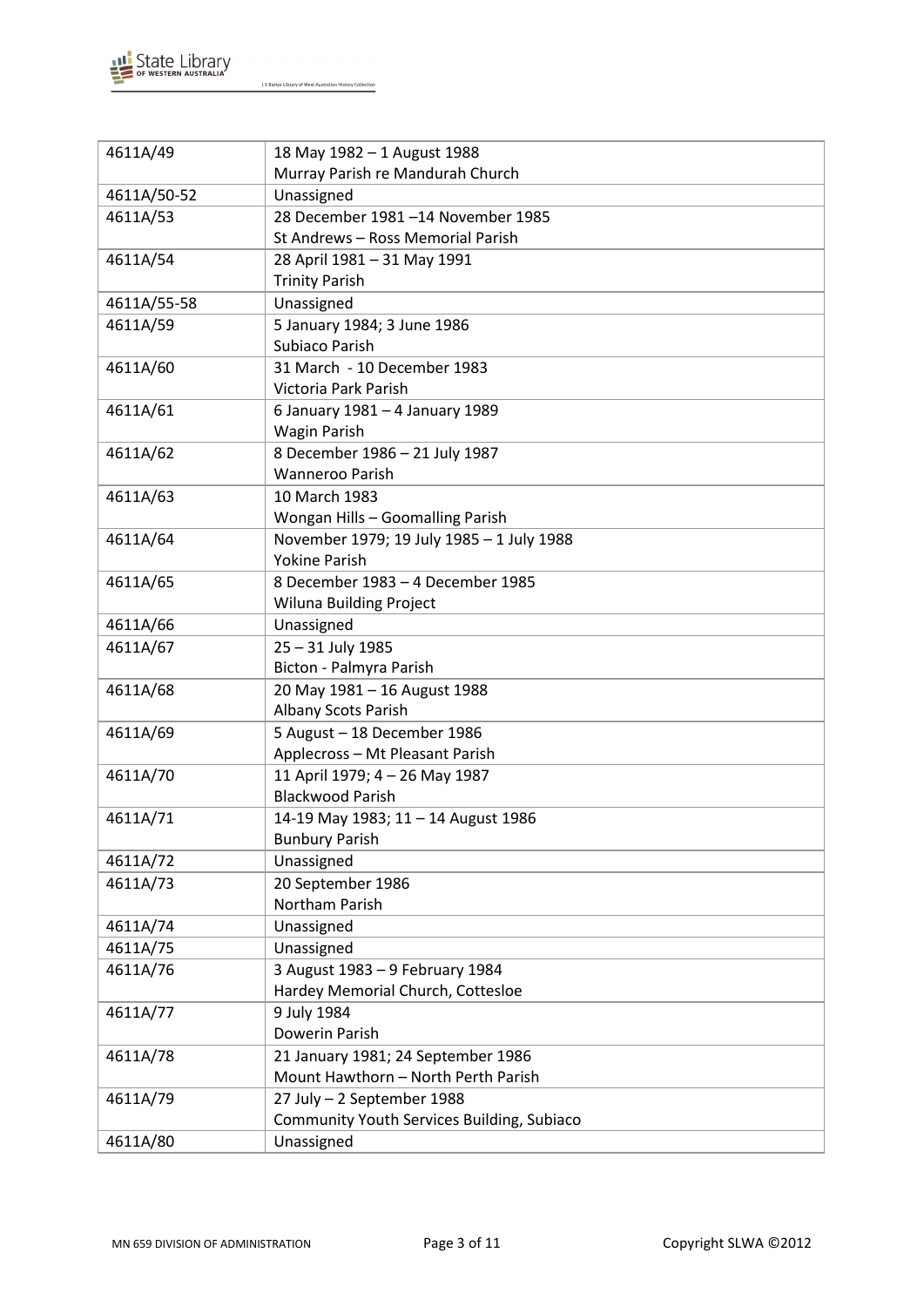

| 7154A/4           | $1985 - 1986$                                                                   |
|-------------------|---------------------------------------------------------------------------------|
|                   | Property and finance, various parishes and church sites. Includes minutes and   |
|                   | reports                                                                         |
|                   |                                                                                 |
|                   | <b>FILES</b>                                                                    |
| 4611A/81          | 1982                                                                            |
|                   | <b>Synod Property Working Group</b>                                             |
| 4611A/82          | Unassigned                                                                      |
| 4611A/83          | Unassigned                                                                      |
| 4611A/84          | 1 May 1983 - 31 January 1985                                                    |
|                   | Stipends                                                                        |
| 4611A/85          | 10-11 November 1982; 18 March 1983                                              |
|                   | <b>Computer Conferences</b>                                                     |
| 4611A/86          | 13 June 1980 - 17 December 1981                                                 |
|                   | <b>Grants in Aid</b>                                                            |
| 4611A/87          | 5 January 1982 - 15 December 1982                                               |
|                   | <b>Grants in Aid</b>                                                            |
| 4611A/88          | 10 March 1983 - December 1983                                                   |
|                   | <b>Grants and Aid</b>                                                           |
| 4611A/89          | 1 November 1977 - 27 November 1982                                              |
|                   | <b>Stipends and Allowances</b>                                                  |
| 4611A/90          | January 1978; 31 March 1982 - 31 December 1983                                  |
|                   | Fees for visiting Preachers                                                     |
| 4611A/91          | Unassigned                                                                      |
| 4611A/92          | January 1980 - 12 April 1980                                                    |
|                   | Synod Strategy and Extension Committee                                          |
| 4611A/93          | 31 December 1981                                                                |
|                   | Long Service Leave, Ministers, Lay Pastors, Deaconesses                         |
| 4611A/94          | 1980                                                                            |
|                   | <b>Beneficiary Fund Allocations</b>                                             |
| 4611A/95          | [1983]                                                                          |
| <b>RESTRICTED</b> | Good Samaritan Industrial Private Paper (n.d.)                                  |
|                   |                                                                                 |
| 4611A/96          | 1984-1985                                                                       |
|                   | Accounts Committee of Review 1985 Correspondence, List of                       |
|                   | instrumentalities reviewed, 1984-1985. Financial Statements, Good Samaritan     |
|                   | Industries, 30 June 1994; St Stephen's School, 31 December 1984<br>30 June 1984 |
| /4611A97          | Accounts Committee of Review 1985                                               |
|                   | Financial Statements, Aged Persons' Homes Board; CMM Homes; Rowethorpe          |
|                   | Nursing Centre and Hardey Lodge; Fraser House; Chrystal Halliday/Euroka         |
|                   | Chrystal Garden Homes; Riverslea Lodge; Maryflower Homes; St David's            |
|                   | Retirement Centre and Nursing Home; Subiaco MC Hospital; Bethsham Lodge;        |
|                   | Homes for the Aged; Elimatta Lodge; Elimatta Cottages, Pilgrim House Hostel     |
|                   | and Flats                                                                       |
| /4611A98          | 13 October 1983 - 23 December 1983                                              |
|                   | Assembly Finance Council (Includes background information on each Synod         |
|                   | 1984; Correspondence, financial statement 1983, budgets; commission for         |
|                   | world missions; objectives and financial report)                                |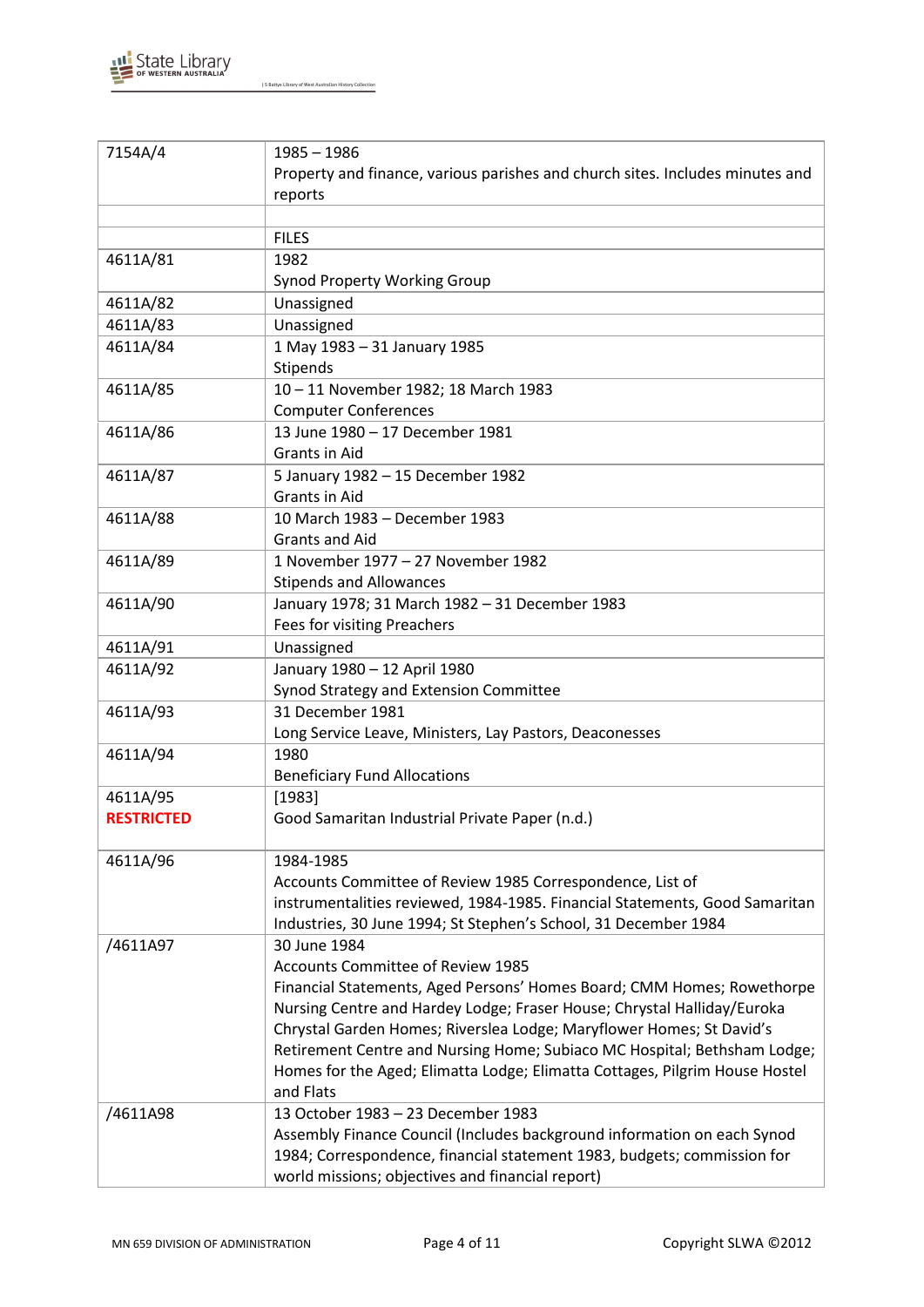

| 4611A/99  | Unassigned                                                                    |
|-----------|-------------------------------------------------------------------------------|
| 4611A/100 | 27 January 1984 - December 1985                                               |
|           | (includes budgets, correspondence, finances of the commission for world       |
|           | mission, Lists of grants, minutes, programme of projects, requests for funds) |
| 4611A/101 | 3 December 1979 - 18 April 1984                                               |
|           | Community Worker at Wiluna                                                    |
| 4611A/102 | 11 March 1982 - 10 July 1984                                                  |
|           | Southcare - Grant-in-Aid application                                          |
| 4611A/103 | 23 August 1984                                                                |
|           | Kardinya Congregation, Grant-in-Aid Application                               |
| 4611A/104 | 29 October 1983 - 16 February 1984                                            |
|           | Aboriginal Ministry, Midland Parish Application for Grant-in-Aid              |
| 4611A/105 | 11 September 1984 - 19 September 1984                                         |
|           | Uniting Aid Yokine Parish Application for Grant-in-Aid                        |
| 4611A/106 | 14-20 September 1984                                                          |
|           | Charismatic Fellowship Application for Grant-in-Aid                           |
| 4611A/107 | 29 December 1983 - 13 April 1984                                              |
|           | Cunderdin Community Youth Council Application for Grant-in-Aid                |
| 4611A/108 | 16 October 1984                                                               |
|           | Grant to Korean Congregation                                                  |
| 4611A/109 | 18 November 1982; 18 April 1983 - 16 October 1984                             |
|           | Port Hedland Community Youth Worker Project Application for Grant-in-Aid      |
| 4611A/110 | 10-23 August 1983; 18 April 1984                                              |
|           | Uniting Aboriginal Islander Christian Congress Travel grants for Committee    |
|           | Meetings                                                                      |
| 4611A/111 | 12-18 April 1984                                                              |
|           | Rev AL Chapel - Grant                                                         |
| 4611A/112 | 11 August 1983                                                                |
|           | Good Samaritan Industries Grant                                               |
| 4611A/113 | 20 July 1983 - 1 August 1984                                                  |
|           | Second Harvest Application for Grant-in-Aid                                   |
| 4611A/114 | 30 September 1982                                                             |
|           | Wesley Centre Mission, Fremantle Application for Grant-in-Aid                 |
|           | November 1983                                                                 |
|           | <b>Newspaper Cutting</b>                                                      |
| 4611A/115 | 23 December 1982 - 25 September 1984                                          |
|           | Churches' Commission on Education Projects Officer. Application for Grant-in  |
|           | Aid                                                                           |
| 4611A/116 | 1981-1983                                                                     |
|           | <b>Investment Fund Grants</b>                                                 |
| 4611A/117 | 9 November 1983 - 22 March 1984                                               |
|           | <b>Information Systems Working Group</b>                                      |
| 4611A/118 | 14 October - 2 December 1988                                                  |
|           | Canberra Casino (correspondence, photocopies of sections of Hansard)          |
| 4611A/119 | 23 May 1991 - December 1992                                                   |
|           | Dr Hewsons Goods and Service Tax Proposal Analysis by Community Services      |
|           | Australia. ACOSS Christian Forums for Justice, Catholic Social Welfare        |
|           | Commission, Uniting Church Board for Social Responsibility with newspaper     |
|           | cuttings, and response by F Chaney MP                                         |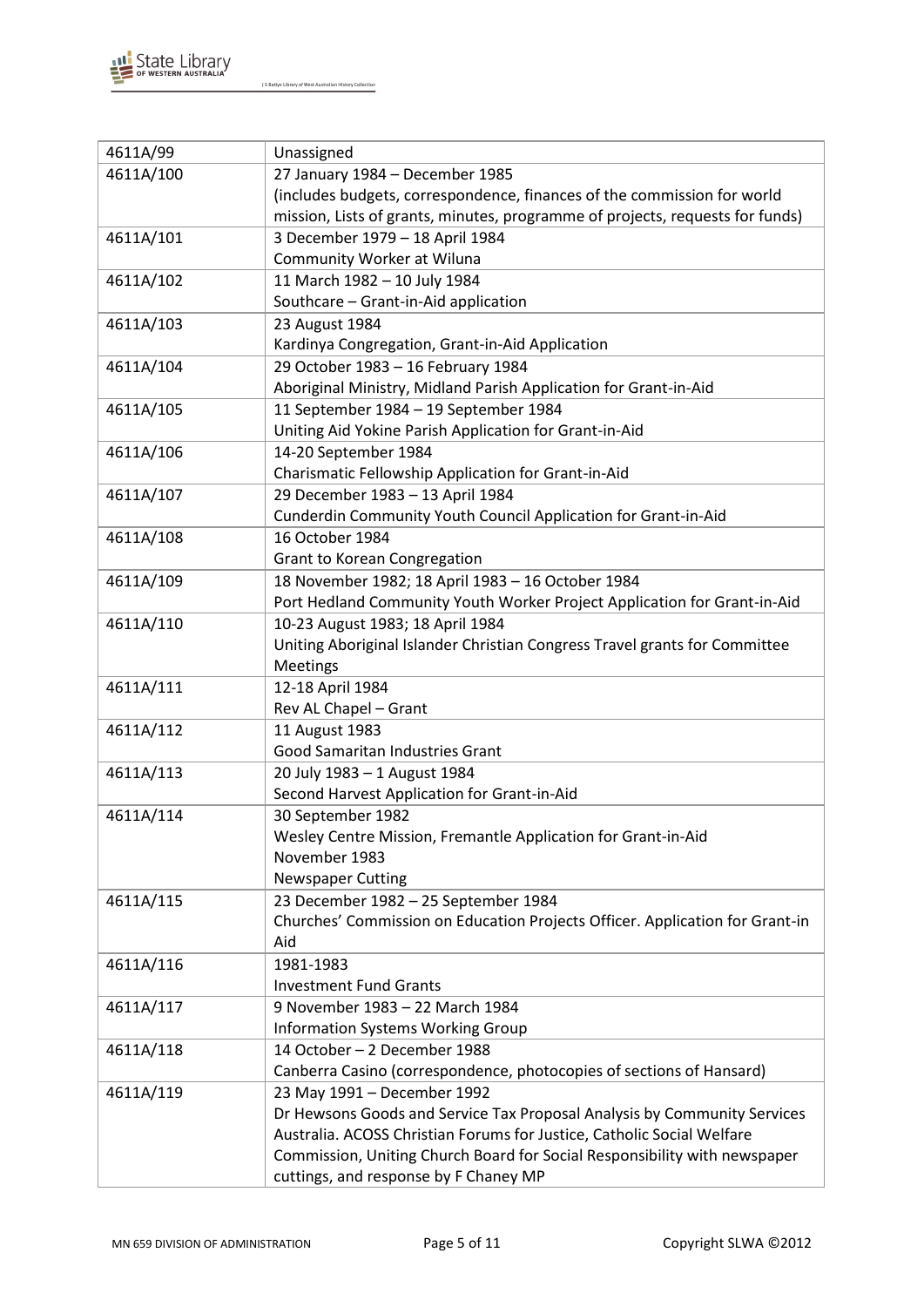

| 4611A/120 | 9 August 1979 - 14 September 1979<br>Litigation with Presbyterian Church re use of name 'Australian Inland Mission' |
|-----------|---------------------------------------------------------------------------------------------------------------------|
| 7154A/5   | $1985 - 1986$                                                                                                       |
|           | Assembly finance. Includes correspondence, agendas, minutes, budgets and                                            |
|           | financial statements                                                                                                |
| 7154A/6   | February - March 1986                                                                                               |
|           | <b>Assembly Finance Committee</b>                                                                                   |
| 7154A/7   | 18 January 1984 - 7 May 1986                                                                                        |
|           | Assembly statistical exercise. Includes correspondence and statistical returns                                      |
| 7154A/8   | 20 February - 31 December 1984                                                                                      |
|           | Grants in aid. Includes application, forms, statement on source of funding,                                         |
|           | correspondence, summary of applications                                                                             |
| 7154A/9   | $1982 - 1983$                                                                                                       |
|           | Grants in aid                                                                                                       |
| 7154A/10a | 18 October 1982 - 31 December 1984                                                                                  |
|           | Grants in aid. Includes correspondence, applications                                                                |
| 7154A/10b | $1982 - 1984$                                                                                                       |
|           | Grants in aid                                                                                                       |
| 7154A/11  | 3 January - 31 December 1985                                                                                        |
|           | Grants in aid. Includes budget, correspondence, schedule of funds                                                   |
| 7154A/12  | 13 May - 31 December 1985                                                                                           |
|           | Grants in aid. Includes summary of applications, applications,                                                      |
|           | correspondence, report to Synod                                                                                     |
| 7154A/13  | 1986                                                                                                                |
|           | Grants in aid. Includes correspondence, financial records, minutes reports                                          |
| 7154A/14  | 3 January - 31 December 1986                                                                                        |
|           | Grants in aid. Includes statement of source and destination of funds, schedule                                      |
|           | of funds, schedule of grants, correspondence, applications, report to Synod                                         |
| 7154A/15  | 22 May 1981; 15 May 1982; 18 March 1985; 11 February 1986                                                           |
|           | Mission and Service Fund Programme Committee.                                                                       |
| 7154A/16  | 1986                                                                                                                |
|           | Mission and Service Fund Programme. Includes correspondence, financial                                              |
|           | records, minutes, reports                                                                                           |
| 7154A/17  | 9 December 1985 - 17 November 1986                                                                                  |
|           | Mission and Service Programme. Includes reports, budgets, parish                                                    |
|           | contribution summaries, schedule of grants, allocation submission, funds                                            |
|           | available, summary of system in other synods, correspondence                                                        |
| 7154A/18  | November 1984 - 9 December 1986                                                                                     |
|           | National Insurance Programme. Includes insurance tender specifications,                                             |
|           | Uniting Church insurance rates, balance sheet, correspondence,                                                      |
|           | questionnaires re Westminster House, Penrhos College, Methodist Ladies                                              |
|           | College                                                                                                             |
| 7154A/19  | 15 December 1983 - 21 October 1986                                                                                  |
|           | Synod Property Working Group. Includes property by-laws and regulations,                                            |
|           | Uniting Church investment fund by-laws, property variation application                                              |
|           | forms, papers re stewardship of church property, copyright, ministers                                               |
|           | superannuation, correspondence, minutes, information re ministers furniture,                                        |
|           | information re investment of church funds                                                                           |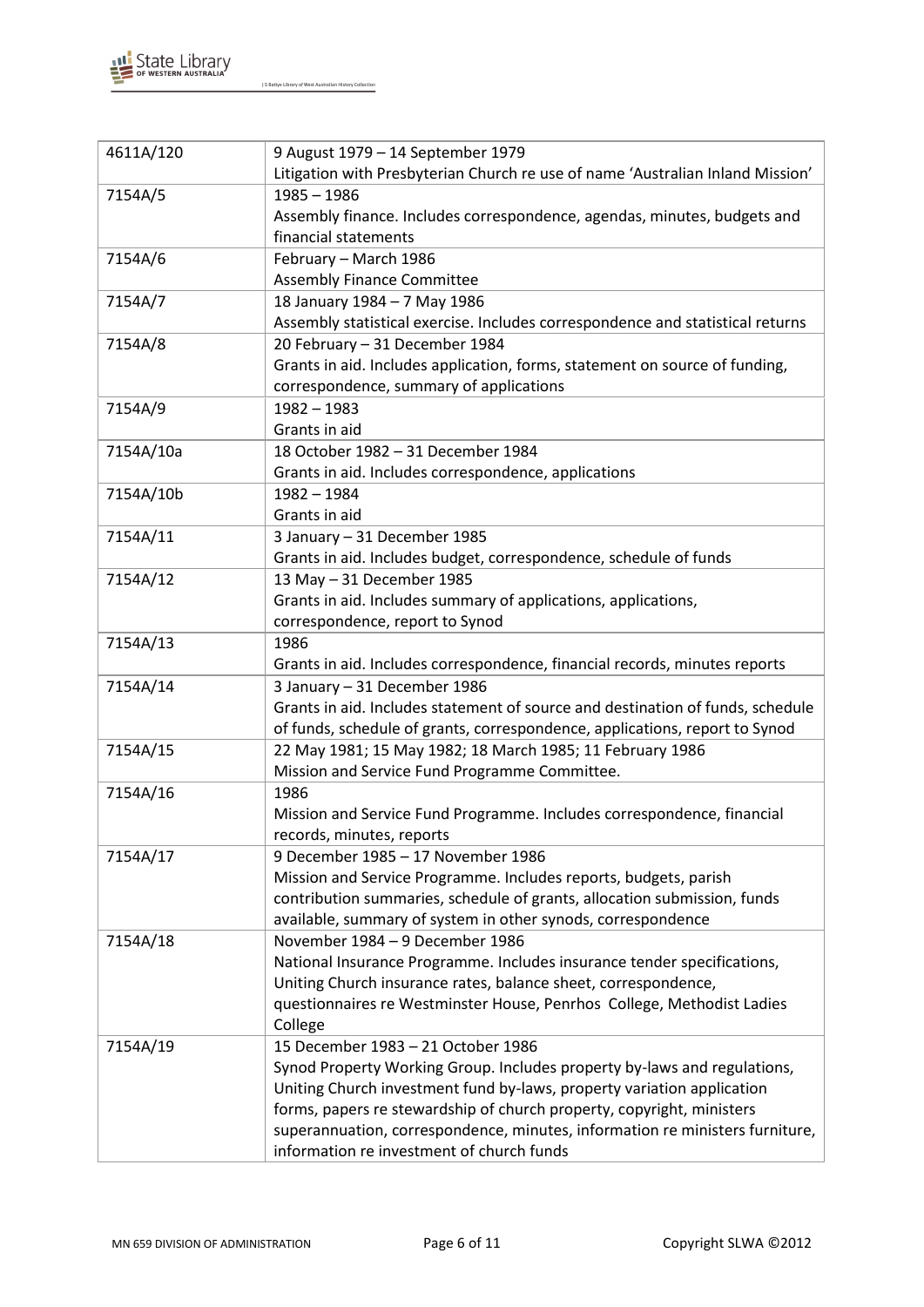

| 7154A/20          | 2 June 1985; 31 December 1985; February - August 1986<br>Synod Strategy and Extension Committee. Includes correspondence, minutes,<br>balance sheet development in Canning, Gingin, Wanneroo, South West<br>Corridor, Yangebup, Leeming, Ross Memorial West Perth, Armadale-<br>Kelmscott, Beechboro<br><b>FINANCIAL RECORS</b> |
|-------------------|---------------------------------------------------------------------------------------------------------------------------------------------------------------------------------------------------------------------------------------------------------------------------------------------------------------------------------|
| 4611A/121         | March 1981 - 31 December 1981                                                                                                                                                                                                                                                                                                   |
| <b>RESTRICTED</b> | Balance Sheets (with supporting papers)                                                                                                                                                                                                                                                                                         |
| 4611A/122         | 31 December 1980                                                                                                                                                                                                                                                                                                                |
| <b>RESTRICTED</b> | Division of Administration Consolidated Balance Sheet (with supporting                                                                                                                                                                                                                                                          |
|                   | papers)                                                                                                                                                                                                                                                                                                                         |
| 4611A/123         | March 1982 - 31 December 1982                                                                                                                                                                                                                                                                                                   |
| <b>RESTRICTED</b> | Division of Administration Financial Statements                                                                                                                                                                                                                                                                                 |
| 4611A/124         | 23 November 1980 - 6 December 1983                                                                                                                                                                                                                                                                                              |
|                   | Uniting Church Investment Fund                                                                                                                                                                                                                                                                                                  |
| 4611A/125         | April 1983 - 31 December 1983                                                                                                                                                                                                                                                                                                   |
| <b>RESTRICTED</b> |                                                                                                                                                                                                                                                                                                                                 |
| 4611A/126         | 31 December 1982                                                                                                                                                                                                                                                                                                                |
|                   | Uniting Church Investment Fund                                                                                                                                                                                                                                                                                                  |
| 4611A/127         | 31 December 1984                                                                                                                                                                                                                                                                                                                |
|                   | Uniting Church Investment Fund                                                                                                                                                                                                                                                                                                  |
| 4611A/128         | 31 December 1984                                                                                                                                                                                                                                                                                                                |
|                   | Property Development Fund (includes General Account, Church Extension                                                                                                                                                                                                                                                           |
|                   | Fund)                                                                                                                                                                                                                                                                                                                           |
| 4611A/129         | 31 December 1984                                                                                                                                                                                                                                                                                                                |
|                   | Division of Mission and Nurture (includes General Account Consolidated                                                                                                                                                                                                                                                          |
|                   | Balance Sheet, Faversham House Account, National Mission / Port Hedland<br>Account, National Mission / Karratha Account, Inter Church Committee on                                                                                                                                                                              |
|                   | Aboriginal Affairs Account, Mission and Service Fund, Theological Students'<br>Appeal Account)                                                                                                                                                                                                                                  |
| 4611A/130         | 31 December 1984                                                                                                                                                                                                                                                                                                                |
|                   | Division of Administration (includes General Acocunt, Youth Appeal, Western                                                                                                                                                                                                                                                     |
|                   | Impact Account, Cooperative Loan Fund, Home Endowment Fund, Insurance                                                                                                                                                                                                                                                           |
|                   | Fund, Synod Fund, Synod Property Account, Uniting Church Foundation, Staff                                                                                                                                                                                                                                                      |
|                   | Superannuation Fund, Trusts and Special Purposes Account, Westminster                                                                                                                                                                                                                                                           |
|                   | House Account)                                                                                                                                                                                                                                                                                                                  |
| 7154A/21          | 1984                                                                                                                                                                                                                                                                                                                            |
|                   | Property and Finance. Includes Accounts Committee review, financial                                                                                                                                                                                                                                                             |
|                   | statements of church instrumentalities 1984 and related correspondence;                                                                                                                                                                                                                                                         |
|                   | Methodist Ladies College, Penrhos College, Kobeelya College, Scotch College,                                                                                                                                                                                                                                                    |
|                   | Wesley College, St Stephen's School, St Columba College, Kingswood College,                                                                                                                                                                                                                                                     |
|                   | Fremantle Wesley, commercial properties, Perth Wesley Property Committee                                                                                                                                                                                                                                                        |
|                   | and Social Service Fund, Associated Church Bookshops, Wasley Centre                                                                                                                                                                                                                                                             |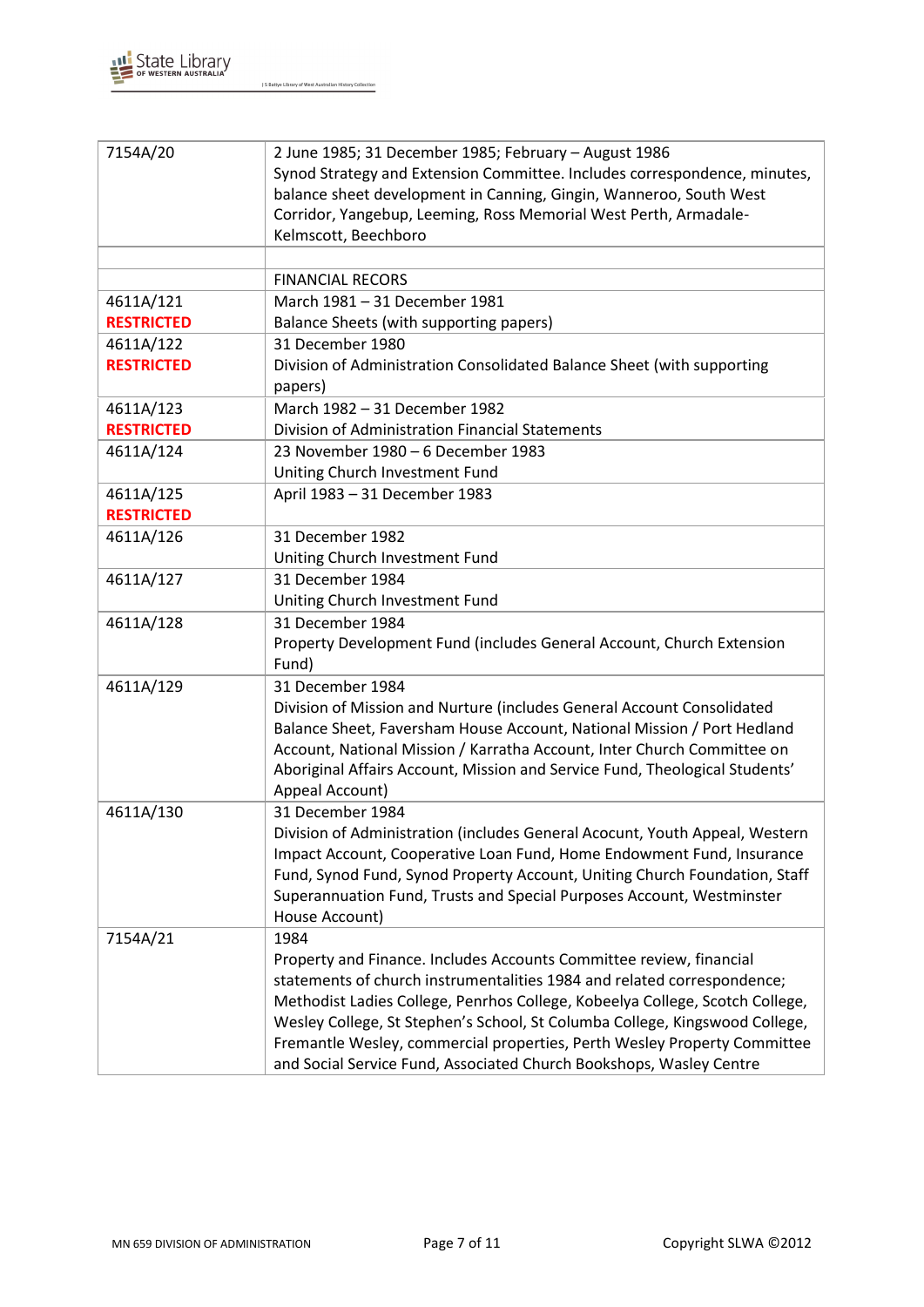

| 7154A/22  | 1985                                                                          |
|-----------|-------------------------------------------------------------------------------|
|           | Property and Finance. Includes Accounts Committee review, financial           |
|           | statements of church instrumentalities 1984 and related correspondence;       |
|           | Wasley Centre, Trinity Parish Perth Property Committee, Ellimatta             |
|           |                                                                               |
|           | Lodge/Pilgrim House Hostel, Bethsham Lodge Katanning, Chrystal                |
|           | Halliday/Euroka/Chrystal Halliday Homes, Geraldton Commercial Property,       |
|           | Subiaco Hospital/Mayflower Homes, Wesley Mission, Fremantle, Sister Kate's    |
|           | Child and Family Services, Mofflynn Child and Family Care Services, Perth     |
|           | Wesley Parish Mission, Perth Wesley Property Committee, Good Samaritan        |
|           | Industries, CMM Homes, Rowethorpe Nursing Centre                              |
| 7154A/23  | 1985                                                                          |
|           | Property and Finance. Accounts Committee of Review, financial statements of   |
|           | church instrumentalities 1985 and related correspondence; Prison Outreach     |
|           | Ministries, St David's Retirement Centre and Nursing Home, Fraser House,      |
|           | Penrhos College, Kobeelya College, Methodist Ladies College, Scotch College,  |
|           | Wesley College, Kingswood College, St Columbus College                        |
| 7154A/24  | 1986                                                                          |
|           | Property and Finance. Accounts Committee of Review, financial statements of   |
|           | church instrumentalities 1986; St Stephen's School, Wesley College,           |
|           | Methodist Ladies College, Presbyterian Ladies College, Penrhos College,       |
|           | Scotch College, Kingswood College, St Columba College, Aged Persons Homes     |
|           | Board, Elimatta Lodge, Elimatta Cottages, Pilgrim House Hostel, Pilgrim House |
|           | Flats, Fraser House, Bethsham Lodge Katanning, Chrystal Halliday/Euroka,      |
|           | Chrystal Halliday Homes, St David's Retirement Centre and Nursing Home,       |
|           | Subiaco Hospital, Mayflower Homes, CMM Homes                                  |
| 7154A/25  | 1986                                                                          |
|           | Property and Finance. Accounts Committee of Review, financial statements of   |
|           | church instrumentalities 1986 with related correspondence; Sister Kate's      |
|           | Child and Family Services, Fremantle Wesley Mission, Perth Wesley Property    |
|           | Committee, Perth Wesley Parish Fund and Social Service Fund, Trinity Parish   |
|           | Property Committee, Good Samaritan Industries, Cathedral Bookshop, Wasley     |
|           | Centre                                                                        |
| 7154A/26  | 1986                                                                          |
|           | Assembly. Financial statements                                                |
| 7154A/27  | $1983 - 1986$                                                                 |
|           | Property and Finance. Financial statements                                    |
| 7154A/28  | 30 September 1986                                                             |
|           | Joint Board of Christian Education. Financial statements                      |
| 7154A/29  | 31 December 1981.                                                             |
|           | Synod of WA. Financial Statements                                             |
| 7154A/30  | 1985                                                                          |
|           | Synod of WA. Financial statements                                             |
| 7154A/31  | 31 December 1986                                                              |
|           | Synod of WA. Financial statements                                             |
|           |                                                                               |
|           | <b>INTERVIEWS</b>                                                             |
| 4611A/131 | 30 September 1993                                                             |
|           | Interview by Jo McMannus of Ken Williams on 7206WF re Church's ownership      |
|           | of property                                                                   |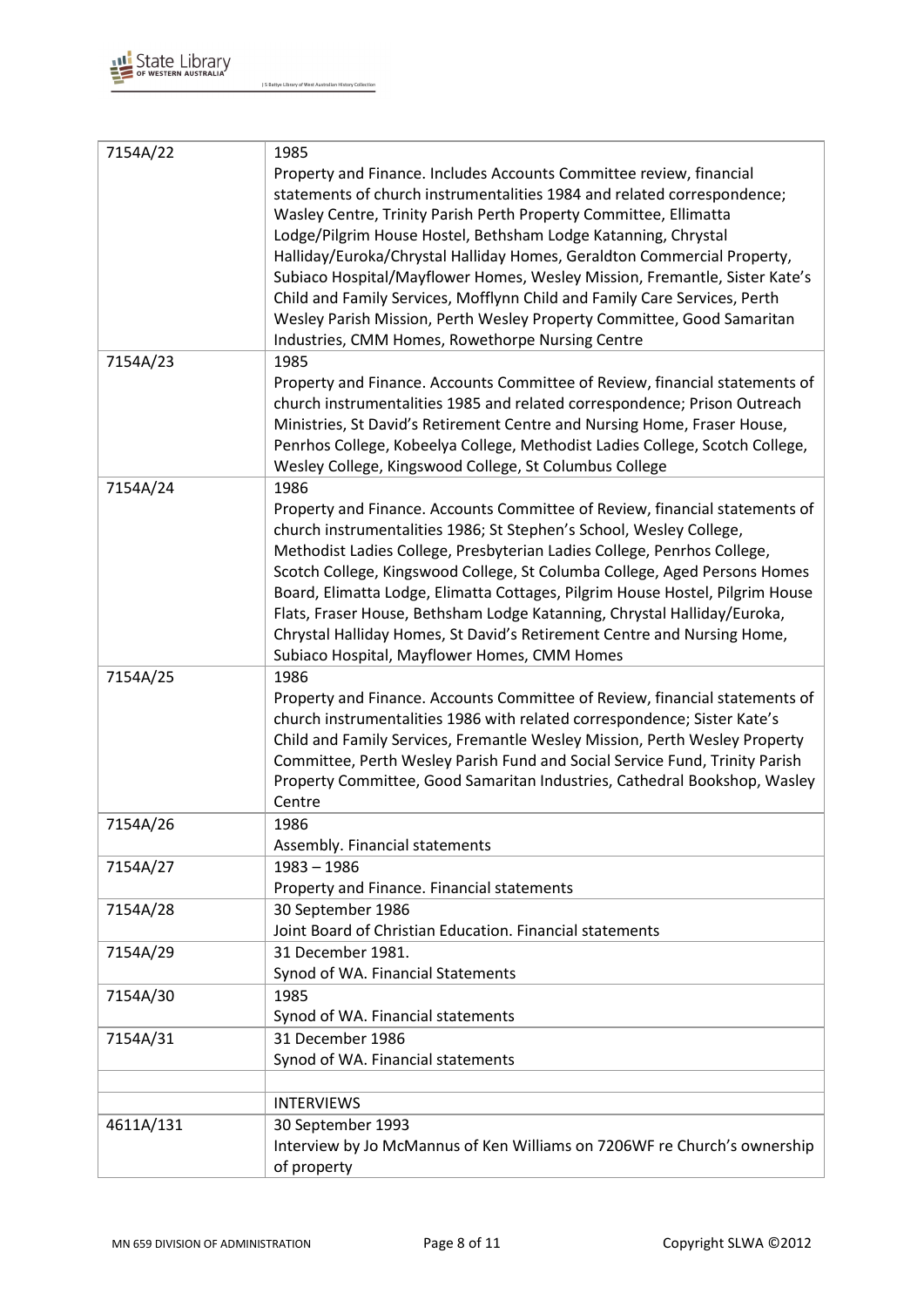

|           | <b>LETTERBOOKS</b>                                                        |
|-----------|---------------------------------------------------------------------------|
| 4611A/132 | 21 April 1978 - 21 March 1985                                             |
|           | <b>Internal Memos</b>                                                     |
| 4611A/133 | 22 April 1985 - 11 February 1987                                          |
|           | <b>Internal Memos</b>                                                     |
| 4611A/134 | 19 February 1987 - 26 January 1990                                        |
|           | <b>Internal Memos</b>                                                     |
|           |                                                                           |
|           | <b>MINUTES</b>                                                            |
| 4611A/135 | 26 May 1978 - 15 March 1980                                               |
|           | <b>Assembly Standing Committee</b>                                        |
| 4611A/136 | 10 February - 1 December 1981                                             |
|           | <b>Board of Administration</b>                                            |
| 4611A/137 | 3 April - 4 December 1984                                                 |
|           | Board of Administration (includes Agendas, Finance Subcommittee, Property |
|           | Subcommittee, Insurance Committee, Executive)                             |
| 7154A/32  | 1986                                                                      |
|           | Property and Finance. Includes correspondence and reports                 |
|           |                                                                           |
|           | <b>PLANS</b>                                                              |
| 4611A/138 | n.d.                                                                      |
|           | Proposed new Sunday School Suite Geraldton                                |
| 4611A/139 | n.d.                                                                      |
|           | Proposed Manse Willetton and Proposed New Chapel                          |
| 4611A/140 | 17 July 1984                                                              |
|           | Additions to Busselton Church Hall                                        |
|           |                                                                           |
|           | <b>REPORTS</b>                                                            |
| 4611A/141 | Unassigned                                                                |
| 4611A/142 | 1979-1982                                                                 |
|           | Accounts Committee of Review - 1982                                       |
| 4611A/143 | 1979/1983                                                                 |
|           | Accounts Committee of Review - 1983                                       |
|           | Kobeelya College - 1979                                                   |
| 4611A/144 | 1981                                                                      |
|           | Kingswood College                                                         |
| 4611A/145 | 1981                                                                      |
|           | Homes for Aged                                                            |
| 4611A/146 | 1981                                                                      |
|           | Summary                                                                   |
| 4611A/147 | 1980-1981                                                                 |
|           | Correspondence                                                            |
| 4611A/148 | 1983                                                                      |
|           | Uniting Church Investment Fund                                            |
| 4611A/149 | 1982-1983                                                                 |
|           | Accounts Committee of Review - 1983                                       |
|           | <b>Terms of Reference</b>                                                 |
|           | Methodist Ladies College - 1982                                           |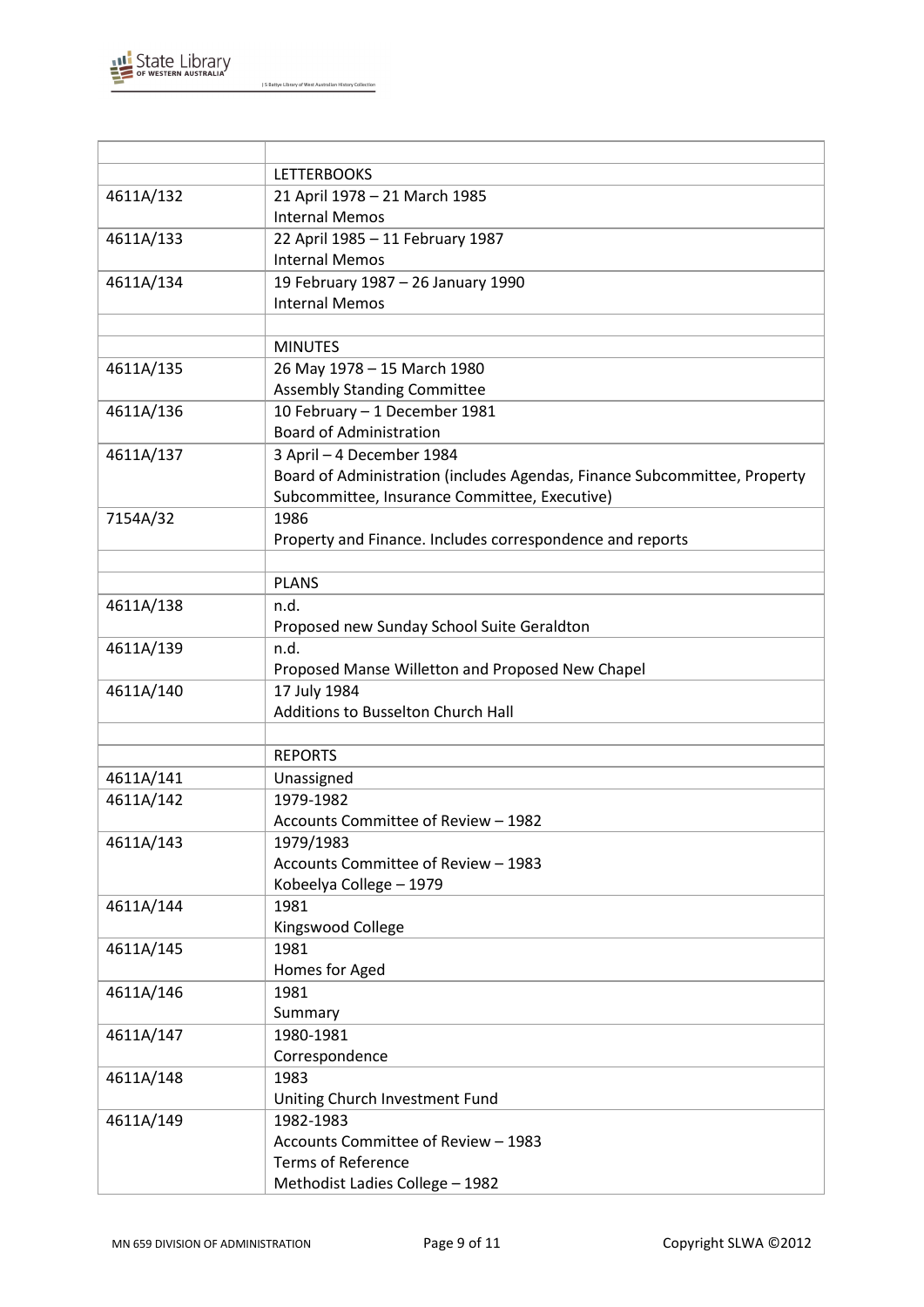

| 4611A/150 | 1982                                                                   |
|-----------|------------------------------------------------------------------------|
|           | Penrhos College                                                        |
| 4611A/151 | 1982                                                                   |
|           | Kobeelya College                                                       |
| 4611A/152 | 1982                                                                   |
|           | Presbyterian Ladies College                                            |
| 4611A/153 | 1982                                                                   |
|           |                                                                        |
|           | St Columba College Council                                             |
| 4611A/154 | 1982                                                                   |
|           | Sister kate's Child and Family Services                                |
| 4611A/155 | 1982                                                                   |
|           | Uniting Church Child and Family Services Mofflyn Group                 |
| 4611A/156 | 1982                                                                   |
|           | Assembly Beneficiary Fund                                              |
| 4611A/157 | 1982                                                                   |
|           | Wesley Parish Mission, Perth                                           |
| 4611A/158 | 1982                                                                   |
|           | <b>Good Samaritan Industries</b>                                       |
| 4611A/159 | 1982                                                                   |
|           | The Wasley Centre                                                      |
|           |                                                                        |
| 4611A/160 | 1983-1984                                                              |
|           | <b>Accounts Committee of Review 184</b>                                |
|           | Re Good Samaritan Industries - 1983                                    |
|           | <b>Financial Statements</b>                                            |
| 4611A/161 | 1983                                                                   |
|           | <b>Wesley Property Committee</b>                                       |
|           | <b>Financial Statements</b>                                            |
| 4611A/162 | 1983                                                                   |
|           | Kingswood College Council Financial Statements                         |
| 4611A/163 | 1983                                                                   |
|           | Presbyterian Ladies' College Financial Statements                      |
| 4611A/164 | 1983                                                                   |
|           | Scotch College Financial Statements                                    |
|           |                                                                        |
| 4611A/165 | 30 June 1984                                                           |
|           | <b>Report to Standing Committee</b>                                    |
| 4611A/166 | 1984                                                                   |
|           | Accounts Review Procedural Papers, NSW Synod                           |
| 4611A/167 | 19-21 November 1984                                                    |
|           | Correspondence                                                         |
| 7154A/33  | 1985, 1986                                                             |
|           | Statistical returns, presbyteries of North, Peel, Stirling, Swan       |
|           |                                                                        |
|           | <b>RETURNS</b>                                                         |
| 4611A/168 | 1981                                                                   |
|           | Summary - Financial and Membership Statistics; Statistical Comparisons |
|           |                                                                        |
| 4611A/169 | 1983                                                                   |
|           | Statistical summaries by Presbytery Peel, Perth, Stirling, Swan        |